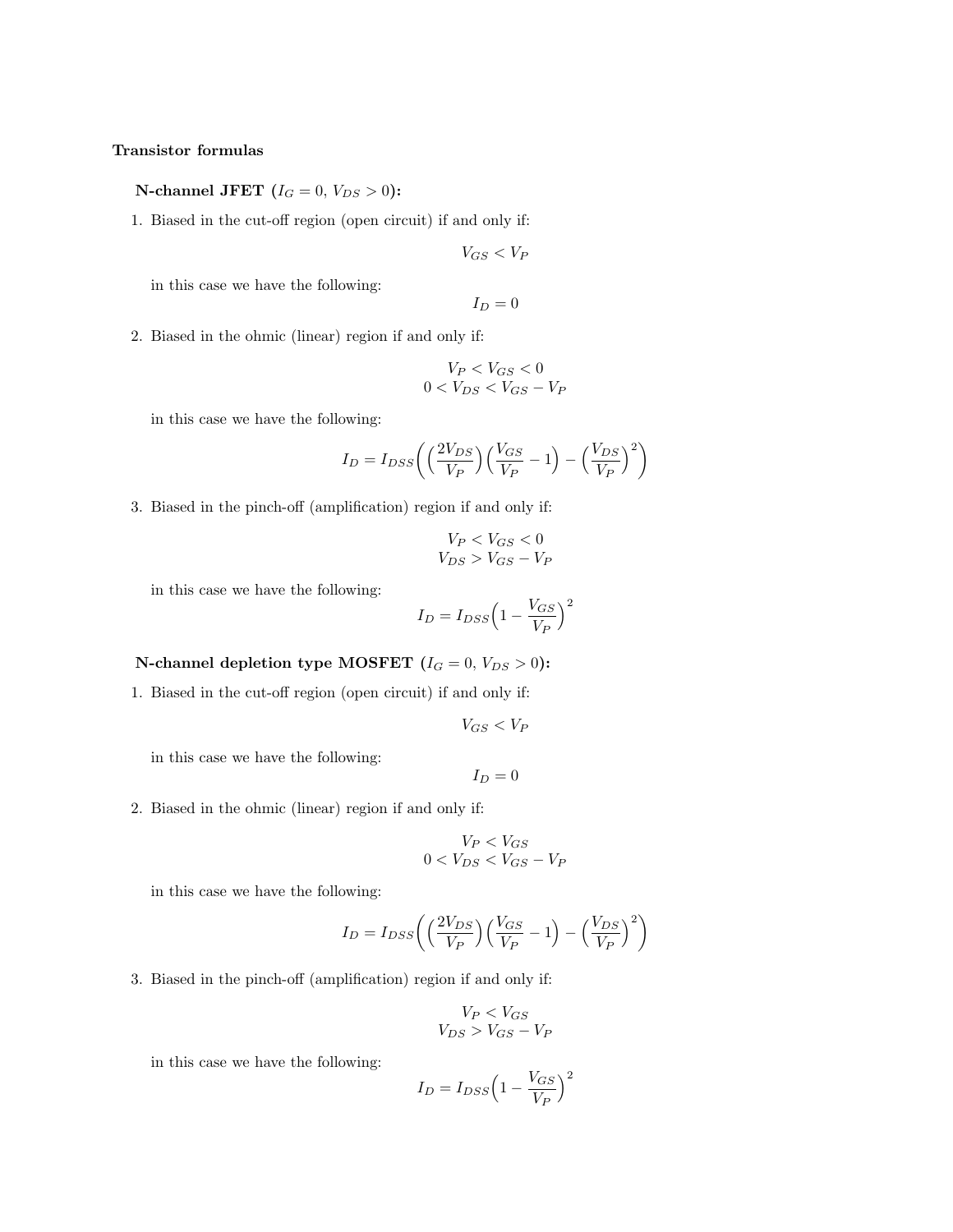## **N-channel enhancement type MOSFET**  $(I_G = 0, V_{DS} > 0)$ :

1. Biased in the cut-off region (open circuit) if and only if:

$$
V_{GS} < V_t
$$

in this case we have the following:

$$
I_D=0
$$

2. Biased in the ohmic (linear) region if and only if:

$$
V_t < V_{GS}
$$
\n
$$
0 < V_{DS} < V_{GS} - V_t
$$

in this case we have the following:

$$
I_D = K \left( 2V_{DS} (V_{GS} - V_t) - V_{DS}^2 \right)
$$

3. Biased in the pinch-off (amplification) region if and only if:

$$
V_t < V_{GS}
$$
\n
$$
V_{DS} > V_{GS} - V_t
$$

in this case we have the following:

$$
I_D = K\big(V_{GS} - V_t\big)^2
$$

**P-channel JFET**  $(I_G = 0, V_{SD} > 0)$ :

1. Biased in the cut-off region (open circuit) if and only if:

$$
V_{SG}<-V_P
$$

in this case we have the following:

$$
I_D=0
$$

2. Biased in the ohmic (linear) region if and only if:

$$
-V_P < V_{SG} < 0
$$
\n
$$
0 < V_{SD} < V_{SG} + V_P
$$

in this case we have the following:

$$
I_D = I_{DSS} \left( \left( \frac{2V_{SD}}{V_P} \right) \left( \frac{V_{SG}}{V_P} + 1 \right) - \left( \frac{V_{SD}}{V_P} \right)^2 \right)
$$

3. Biased in the pinch-off (amplification) region if and only if:

$$
-V_P < V_{SG} < 0
$$
\n
$$
V_{SD} > V_{SG} + V_P
$$

$$
I_D = I_{DSS} \left( 1 + \frac{V_{SG}}{V_P} \right)^2
$$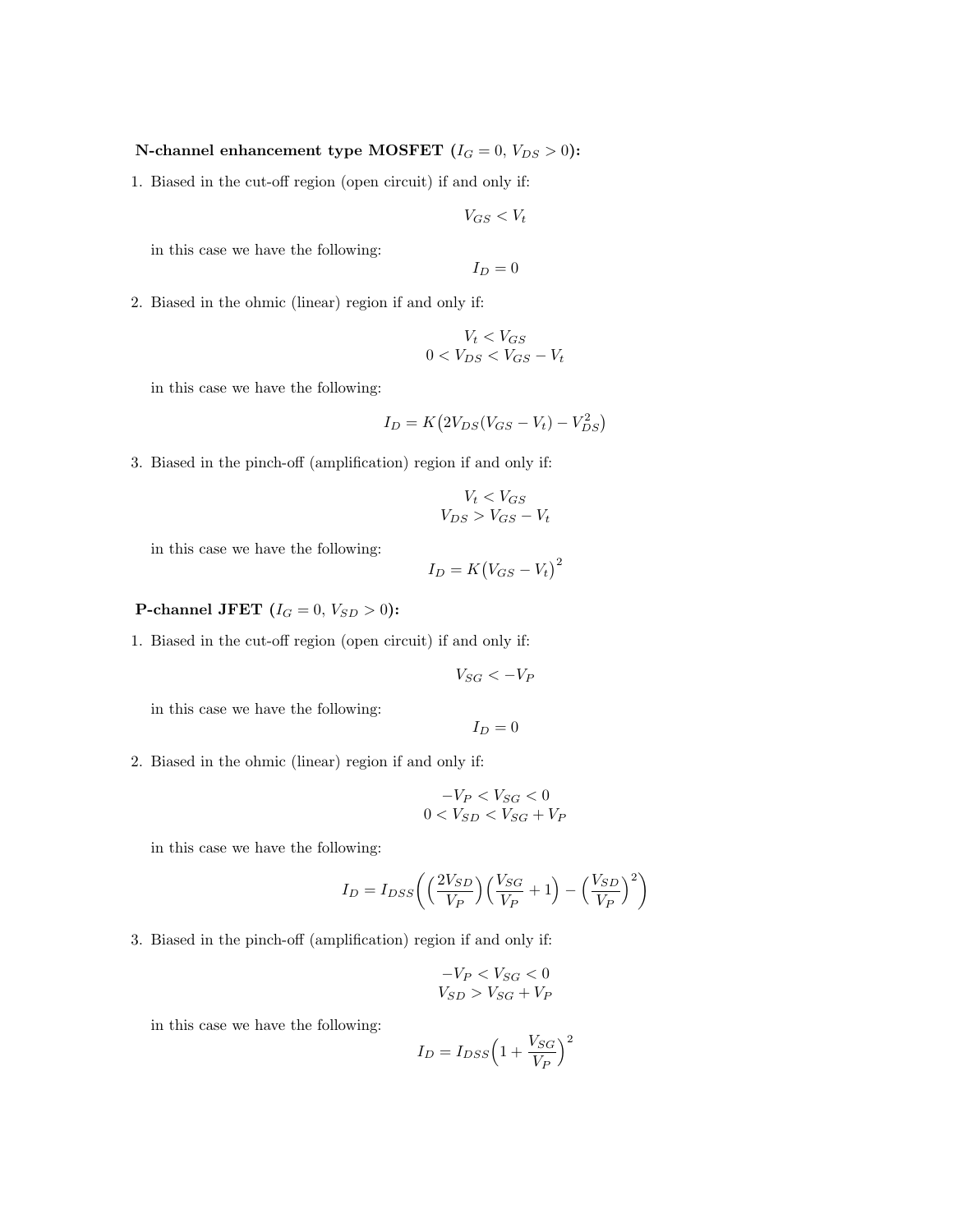## **P-channel depletion type MOSFET (** $I_G = 0$ **,**  $V_{SD} > 0$ **):**

1. Biased in the cut-off region (open circuit) if and only if:

$$
V_{SG}<-V_F
$$

in this case we have the following:

$$
I_D=0
$$

2. Biased in the ohmic (linear) region if and only if:

$$
-V_P < V_{SG}
$$
\n
$$
0 < V_{SD} < V_{SG} + V_P
$$

in this case we have the following:

$$
I_D = I_{DSS} \left( \left( \frac{2V_{SD}}{V_P} \right) \left( \frac{V_{SG}}{V_P} + 1 \right) - \left( \frac{V_{SD}}{V_P} \right)^2 \right)
$$

3. Biased in the pinch-off (amplification) region if and only if:

$$
-V_P < V_{SG}
$$
\n
$$
V_{SD} > V_{SG} + V_P
$$

in this case we have the following:

$$
I_D = I_{DSS} \Big( 1 + \frac{V_{SG}}{V_P} \Big)^2
$$

**P-channel enhancement type MOSFET**  $(I_G = 0, V_{SD} > 0)$ :

1. Biased in the cut-off region (open circuit) if and only if:

$$
V_{SG} < -V_t
$$

in this case we have the following:

$$
I_D=0
$$

2. Biased in the ohmic (linear) region if and only if:

$$
-V_t < V_{SG}
$$
\n
$$
0 < V_{SD} < V_{SG} + V_t
$$

in this case we have the following:

$$
I_D = K \left( 2V_{SD} (V_{SG} + V_t) - V_{SD}^2 \right)
$$

3. Biased in the pinch-off (amplification) region if and only if:

$$
-V_t < V_{SG}
$$
\n
$$
V_{SD} > V_{SG} + V_t
$$

$$
I_D = K(V_{SG} + V_t)^2
$$